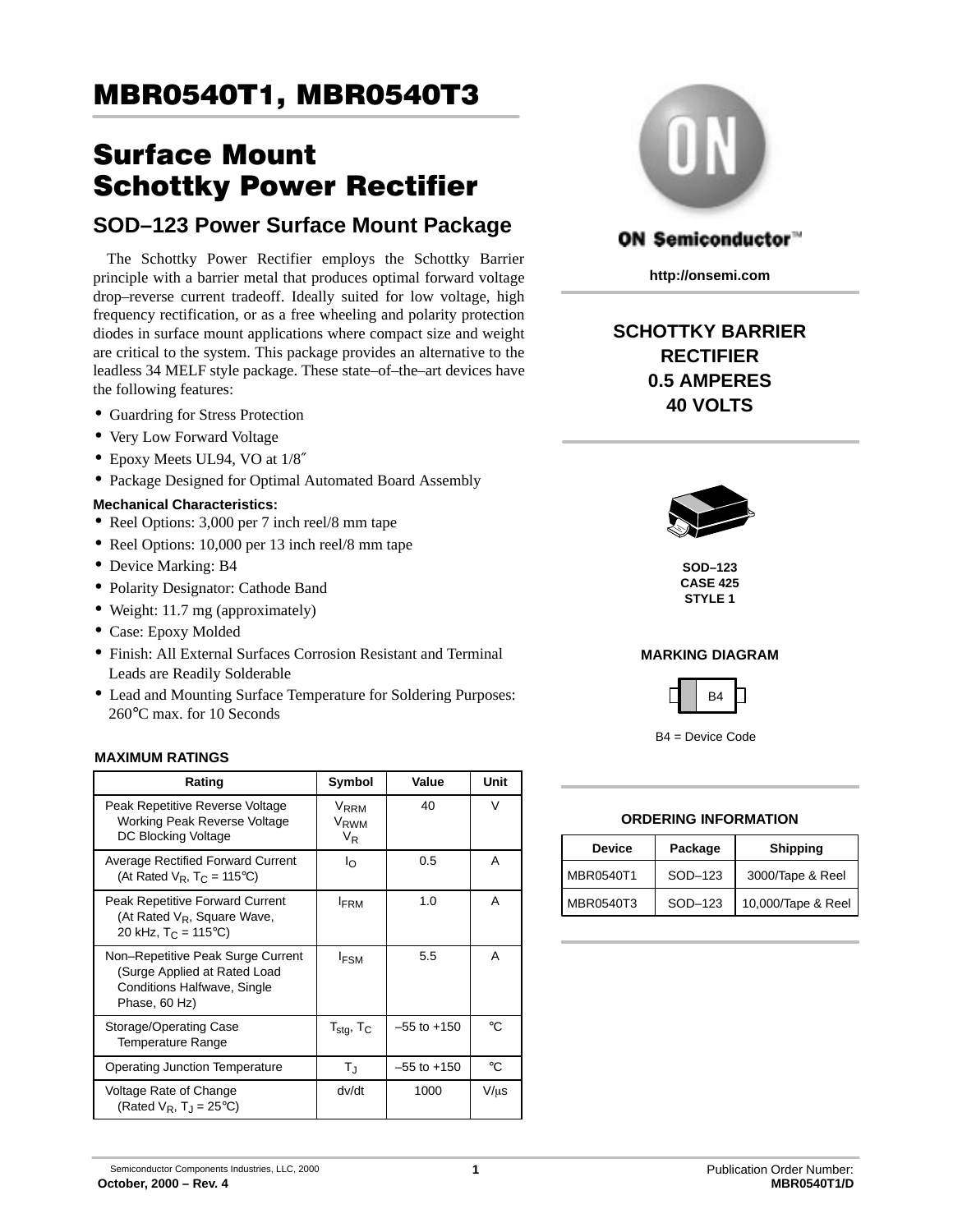#### **THERMAL CHARACTERISTICS**

| Rating                                             | Symbol                      | Value | Unit |
|----------------------------------------------------|-----------------------------|-------|------|
| Thermal Resistance - Junction-to-Lead (Note 1.)    | $R_{\text{til}}$            | 118   | °C/W |
| Thermal Resistance – Junction–to–Ambient (Note 2.) | $\mathsf{R}_{\mathsf{tja}}$ | 206   |      |

#### **ELECTRICAL CHARACTERISTICS**

| Maximum Instantaneous Forward Voltage (Note 3.) | VF             | $T_{\rm J}$ = 25 $^{\circ}$ C | $T_{\rm J}$ = 100°C         |    |
|-------------------------------------------------|----------------|-------------------------------|-----------------------------|----|
| $(i_F = 0.5 A)$<br>$(i_F = 1 A)$                |                | 0.51<br>0.62                  | 0.46<br>0.61                |    |
| Maximum Instantaneous Reverse Current (Note 3.) | <sup>I</sup> R | $T_{\rm J}$ = 25 $^{\circ}$ C | $T_{\rm J} = 100^{\circ}$ C | μA |
| $(V_R = 40 V)$<br>$(V_R = 20 V)$                |                | 20<br>10                      | 13,000<br>5,000             |    |

1. Mounted with minimum recommended pad size, PC Board FR4.

2. 1 inch square pad size (1 X 0.5 inch for each lead) on FR4 board.

3. Pulse Test: Pulse Width ≤ 250 µs, Duty Cycle ≤ 2.0%.





**Figure 1. Typical Forward Voltage Figure 2. Maximum Forward Voltage**

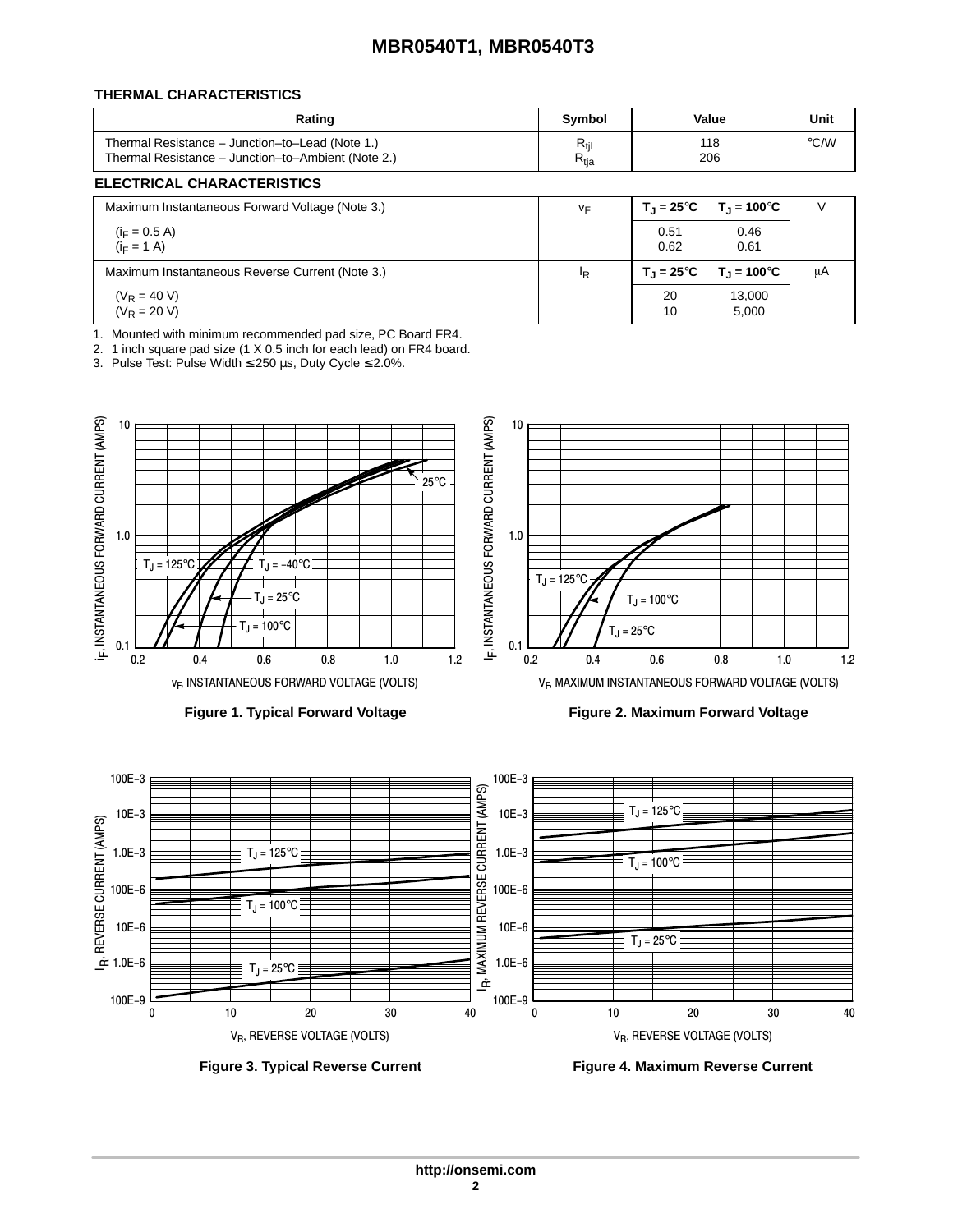



\* Reverse power dissipation and the possibility of thermal runaway must be considered when operating this device under any reverse voltage conditions. Calculations of T<sub>J</sub> therefore must include forward and reverse power effects. The allowable operating  $T_J$  may be calculated from the equation:  $T_J = T_{Jmax} - r(t)(Pf + Pr)$  where  $T_J$  may be calculated from the equation:

- $r(t)$  = thermal impedance under given conditions,
- Pf = forward power dissipation, and
- Pr = reverse power dissipation

This graph displays the derated allowable T<sub>J</sub> due to reverse bias under DC conditions only and is calculated as T<sub>J</sub> = T<sub>Jmax</sub> – r(t)Pr, where  $r(t)$  = Rthja. For other power applications further calculations must be performed.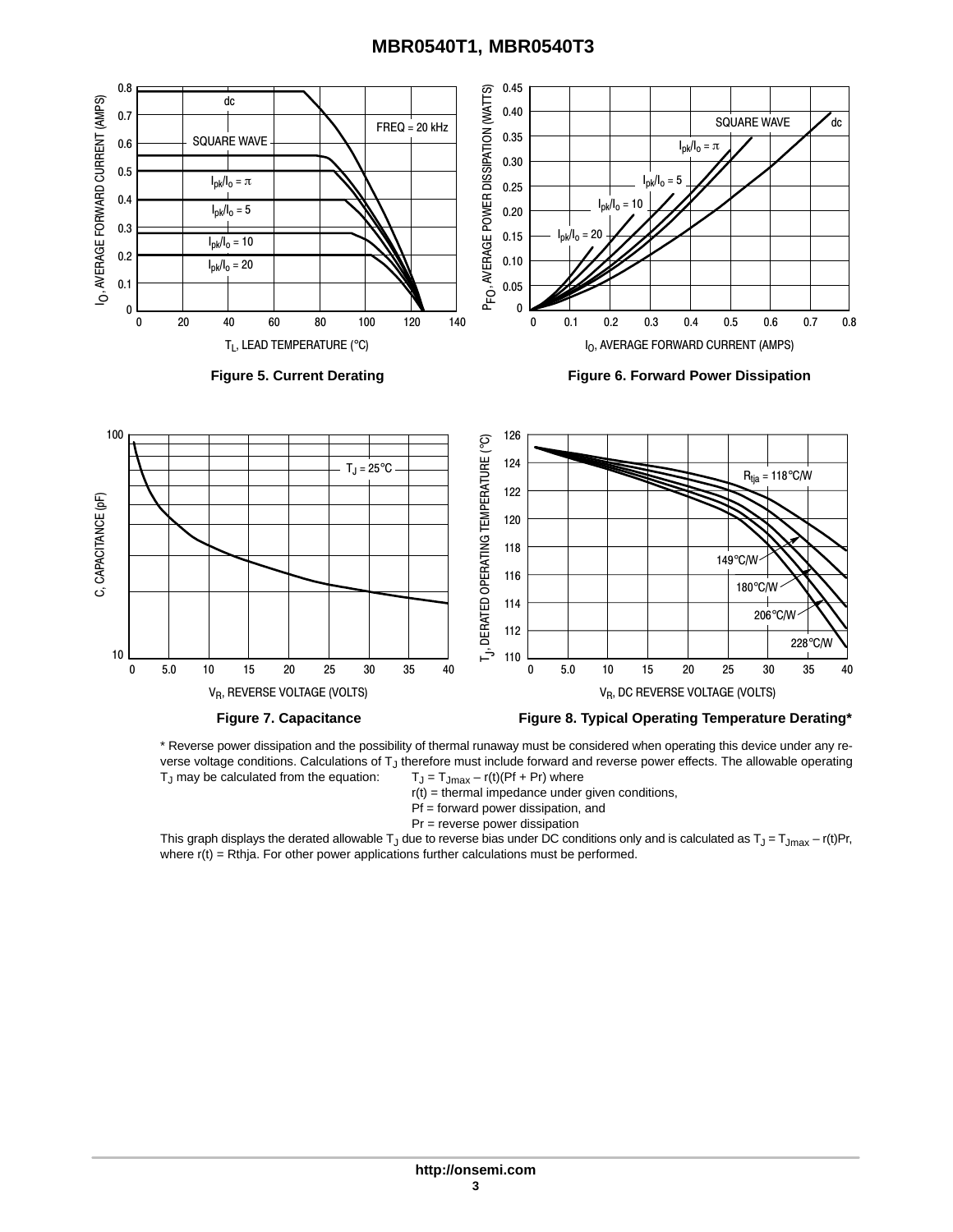



#### **RECOMMENDED FOOTPRINT FOR SOD–123**

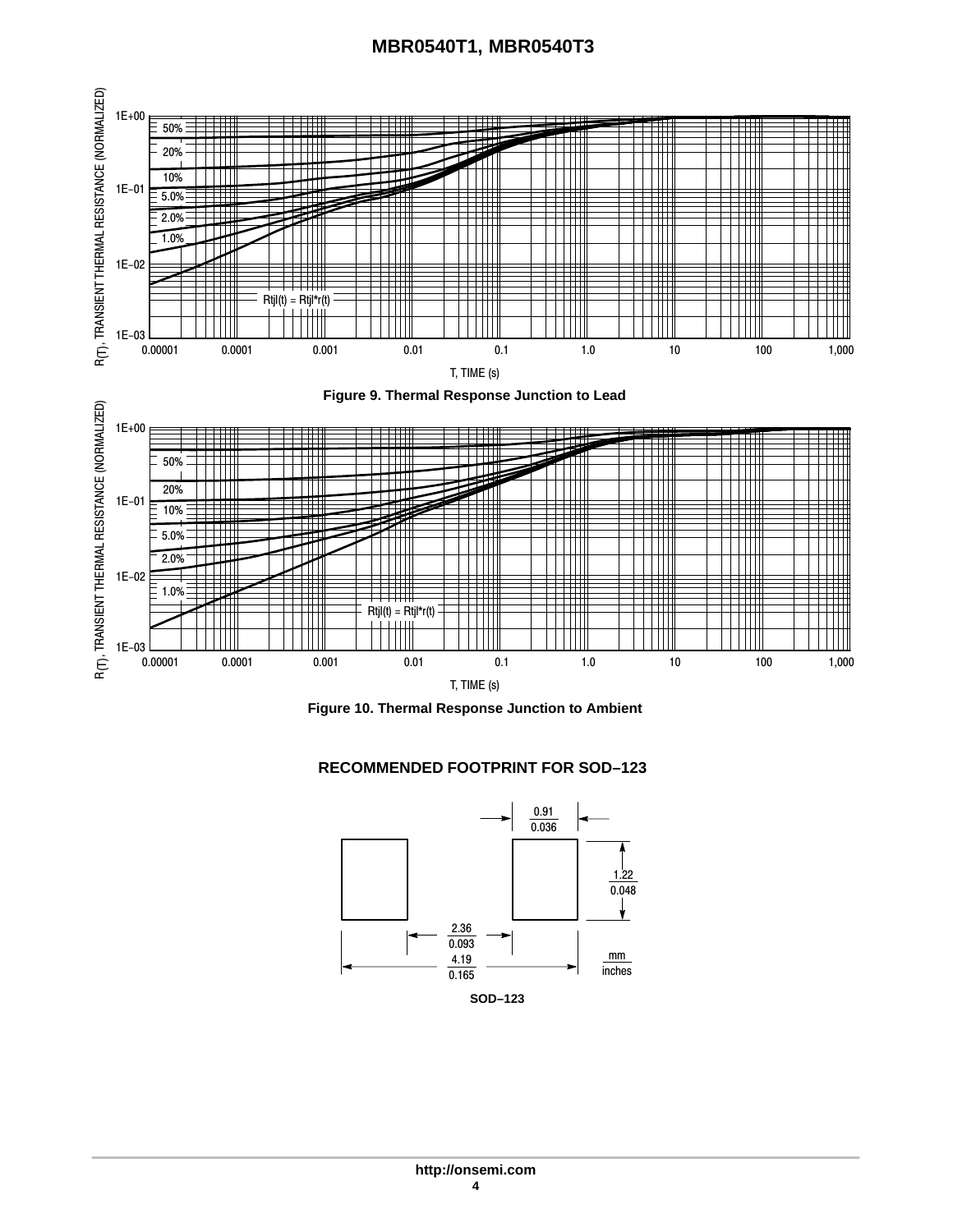## **PACKAGE DIMENSIONS**

**SOD–123** PLASTIC CASE 425–04 ISSUE C





NOTES:<br>1. DIMENSIONING AND TOLERANCING PER ANSI<br>Y14.5M, 1982.<br>2. CONTROLLING DIMENSION: INCH.

|     | <b>INCHES</b> |            |            | <b>MILLIMETERS</b> |
|-----|---------------|------------|------------|--------------------|
| DIM | MIN           | <b>MAX</b> | <b>MIN</b> | MAX                |
| A   | 0.055         | 0.071      | 1.40       | 1.80               |
| в   | 0.100         | 0.112      | 2.55       | 2.85               |
| C   | 0.037         | 0.053      | 0.95       | 1.35               |
| D   | 0.020         | 0.028      | 0.50       | 0.70               |
| E   | 0.004         | ---        | 0.25       | ---                |
| н   | 0.000         | 0.004      | 0.00       | 0.10               |
|     | ---           | 0.006      | ---        | 0.15               |
| ĸ   | 0.140         | 0.152      | 3.55       | 3.85               |

STYLE 1: PIN 1. CATHODE 2. ANODE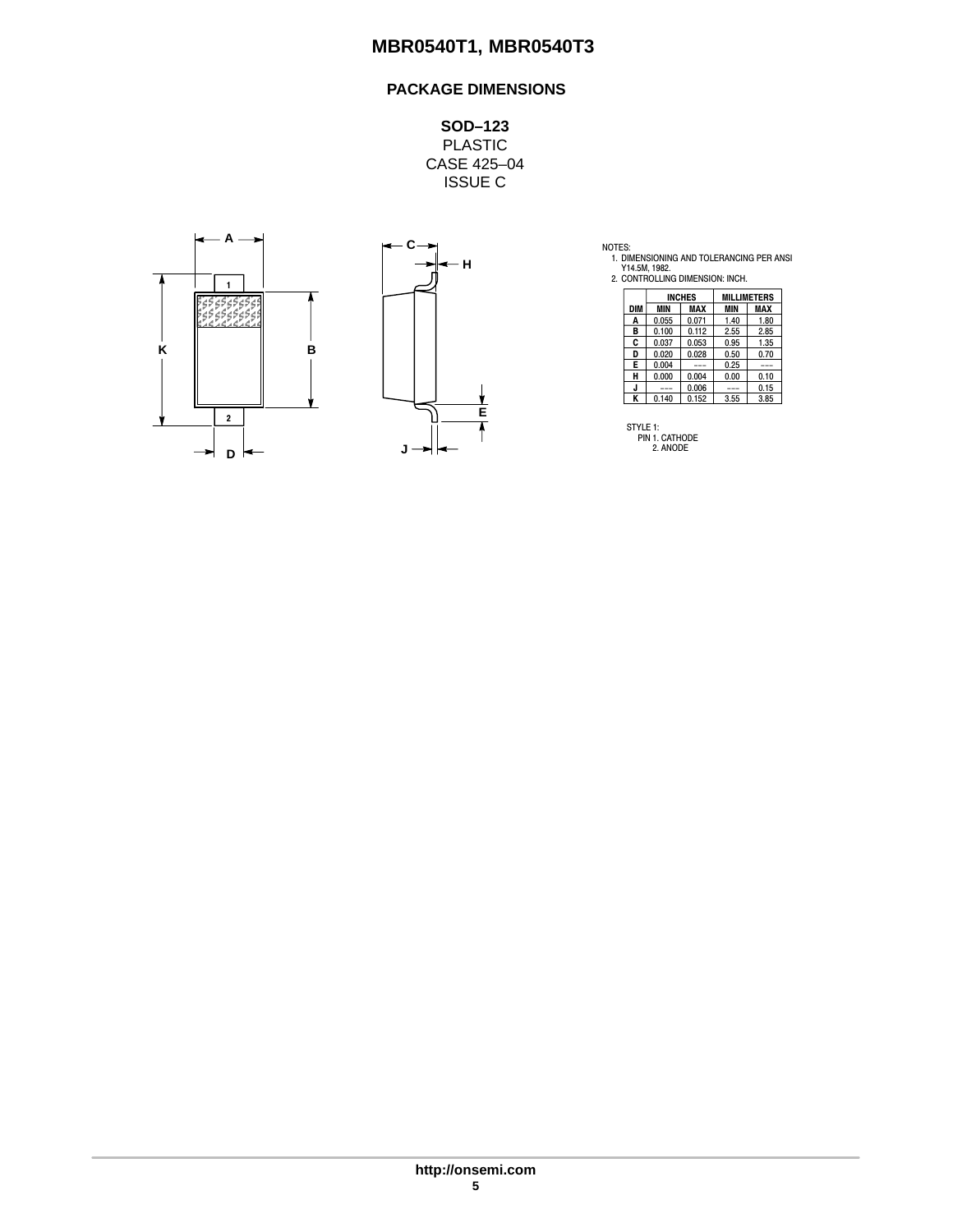## **Notes**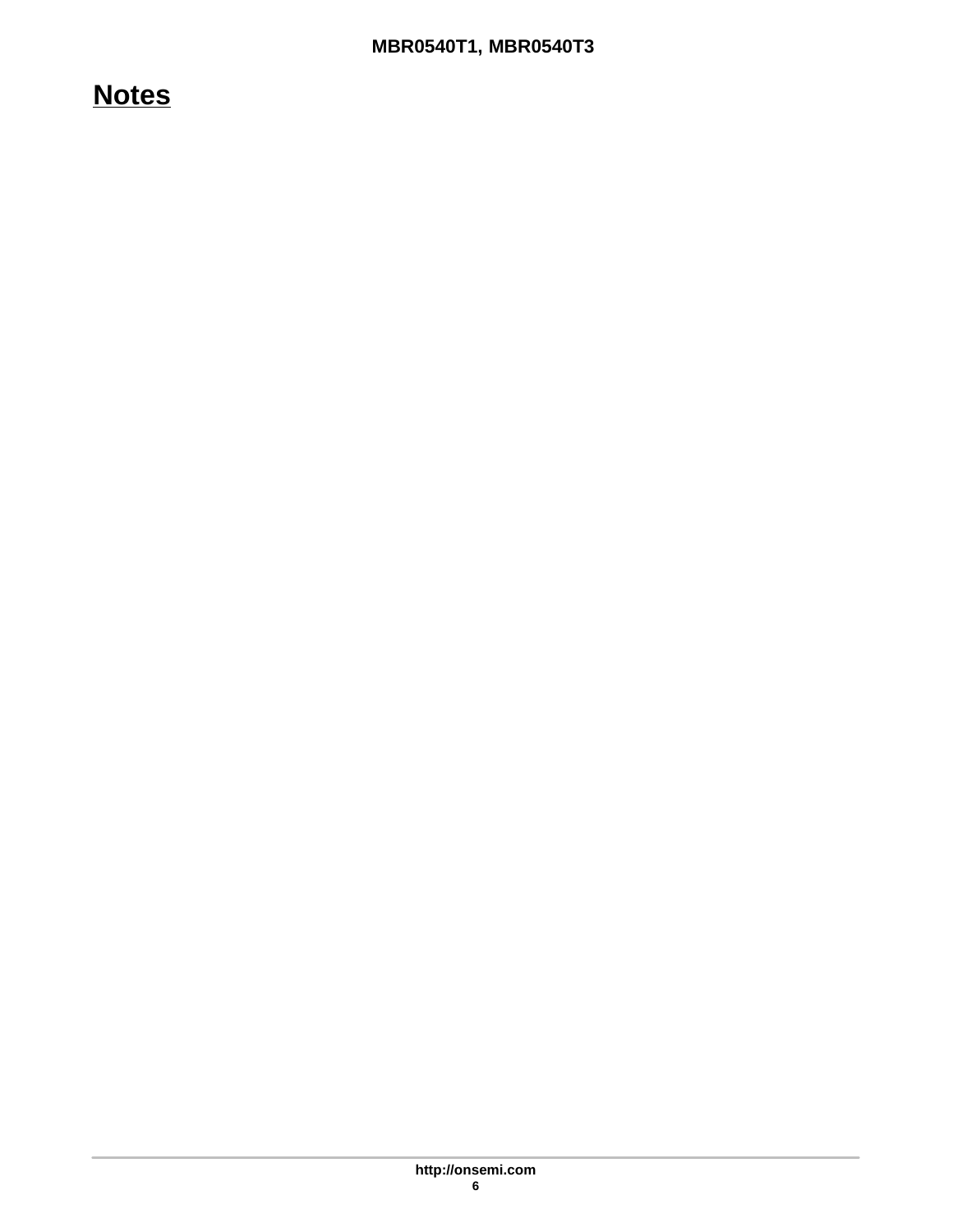## **Notes**